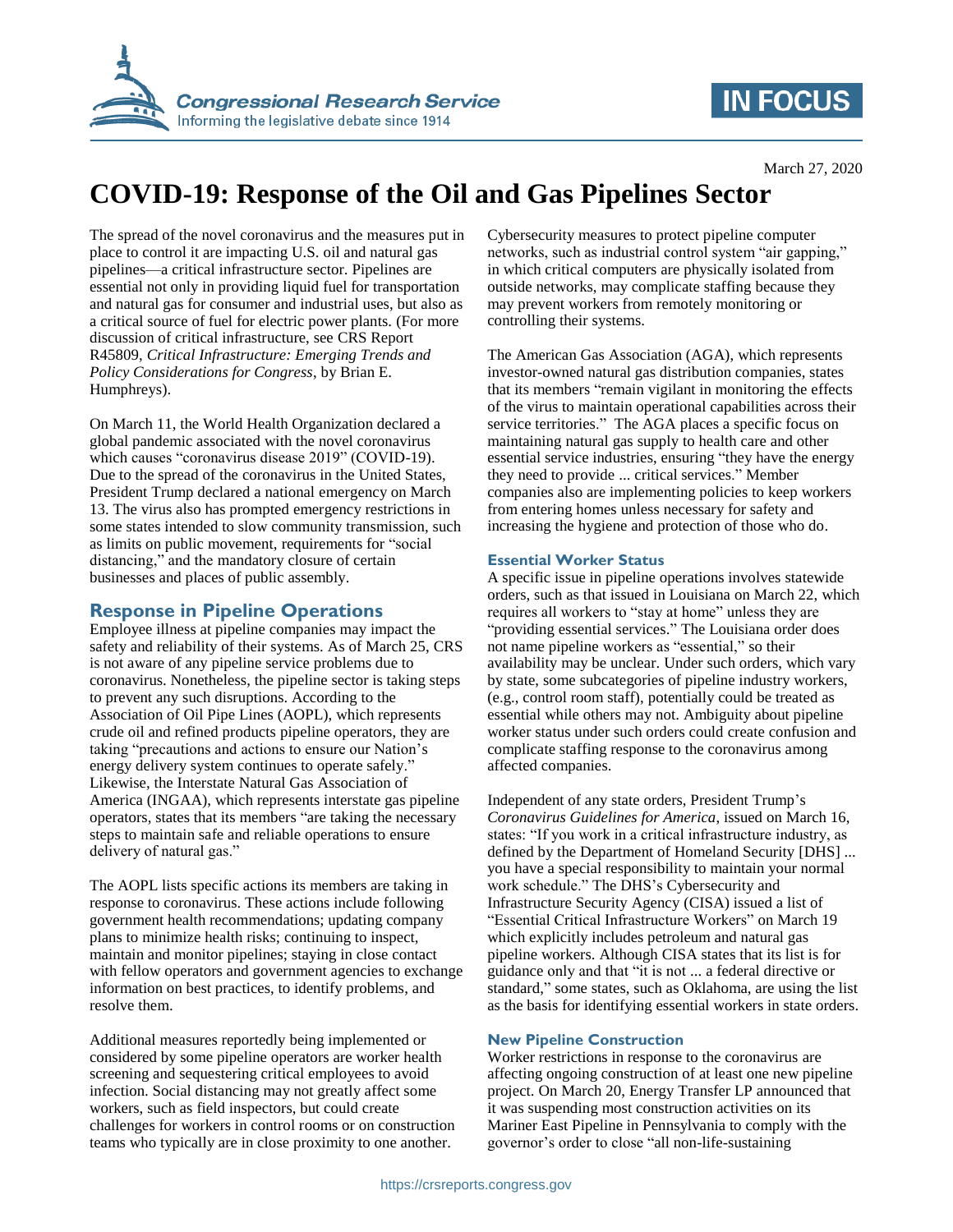businesses." Mariner East is being developed to transport natural gas from southwestern Pennsylvania to Delaware. The company subsequently has been granted waivers to resume certain activities to secure and stabilize its construction sites and ensure the safety of already constructed segments. An environmental group in Nebraska is petitioning for suspension of pre-construction work on the Keystone XL Pipeline on the grounds that workers from out of state may spread the coronavirus into local communities. Any future business or worker restrictions in other states could potentially affect other ongoing pipeline construction projects.

Reduced travel, business closures, and other economic impacts related to the coronavirus outbreak are suppressing near-term oil and natural gas demand. Lower oil prices also may lead to lower domestic oil production, which could lower requirements for pipeline takeaway capacity. This reduced demand is causing major pipeline developers to significantly scale back near term capital investments in new pipeline infrastructure. According to the trade press, some pipeline companies have reported cuts in 2020 capital budgets on the order of 30% to 40%. The downturn is having less of an impact on existing pipeline development projects, however, as many have been financed based upon long-term, bilateral contracts.

#### **Response of Pipeline Safety Agencies**

The federal pipeline safety program is administered by the Department of Transportation's Pipeline and Hazardous Materials Safety Administration (PHMSA), working with state pipeline safety regulators. Together, the federal and state agencies regulate the safety of the nation's hazardous liquid (e.g., crude oil) and natural gas pipelines.

Recognizing that "the resources of its state partners may be limited" due to coronavirus, PHMSA issued guidance on March 19 to state pipeline safety agencies. The guidance advises states to identify and prioritize critical work; monitor the need for special permits, waivers, and stays of enforcement; follow health guidelines to minimize coronavirus exposure; and, in the event of travel restrictions, determine whether to expedite current work, conduct it remotely, or postpone it. PHMSA's guidance also outlines its own plans to conduct state program-related functions remotely and to reschedule in-person activities.

On March 20, PHMSA issued a "Notice of Stay of Enforcement and Notice of Enforcement Discretion" to pipeline, underground natural gas storage, and liquefied natural gas (LNG) operators potentially impacted by the coronavirus. In its notice, PHMSA recognizes that staffing limitations "may necessitate actions by personnel that may not fully meet federal operator qualification (OQ), control room management (CRM), and employment drug testing requirements." PHMSA also states that it "will exercise discretion in its overall enforcement of other parts of the pipeline safety regulations," and "will not object to waivers, special permits, stays of enforcement or similar measures granted by State authorities."

#### **Response in FERC Pipeline Regulation**

The Federal Energy Regulatory Commission (FERC) has siting and rate authority under the Natural Gas Act over interstate natural gas pipelines, as well as regulatory authority over the bulk power system. On March 12, the Senate confirmed James Danly to fill one of two vacant seats on the five-person commission. Having four members may help to ensure a quorum for votes in the near term on FERC matters, should a commissioner become affected by COVID-19. These decisions may involve pipeline permits, appeals of permit decisions, judicial orders, and pipeline rates. The President has not named a candidate to fill the remaining vacancy on the commission.

On March 19, FERC announced measures in response to the coronavirus emergency "to ensure that Americans have access to reliable energy." Measures potentially affecting pipelines include extension of time on deadlines for certain required filings; expeditious action on other requests for extensions or waivers of commission orders; postponement of enforcement-related site audits and investigative testimony; and case-by-case postponement of administrative law hearings as their dates approach.

In a concurrent release, the FERC Chairman stated that, while the commission expects regulated entities to comply with its requirements, its staff and the Office of Enforcement would work with companies "to provide informal guidance and advice that reasonably balances what is happening on the ground with applicable compliance requirements." However, certain proceedings have statutory deadlines to which the Commission must adhere. Notably, rehearing of FERC orders under the Natural Gas Act must be filed within 30 days of the order. The Commission has no discretion to extend this deadline. Commissioner Richard Glick has stated that this deadline could pose challenges to "parties who are otherwise dealing with the pandemic."

On March 27, FERC joined with the National Association of Regulatory Utility Commissioners, whose members regulate intrastate natural gas pipelines and distribution companies, stating that the two entities have been "in close communication and consultation" on their actions and responses to the coronavirus emergency. As the first step in their partnership, the statement urges "all state authorities to designate utility workers as essential to the nation's critical infrastructure."

**Paul W. Parfomak**, Specialist in Energy and Infrastructure **Policy** 

**IF11476**